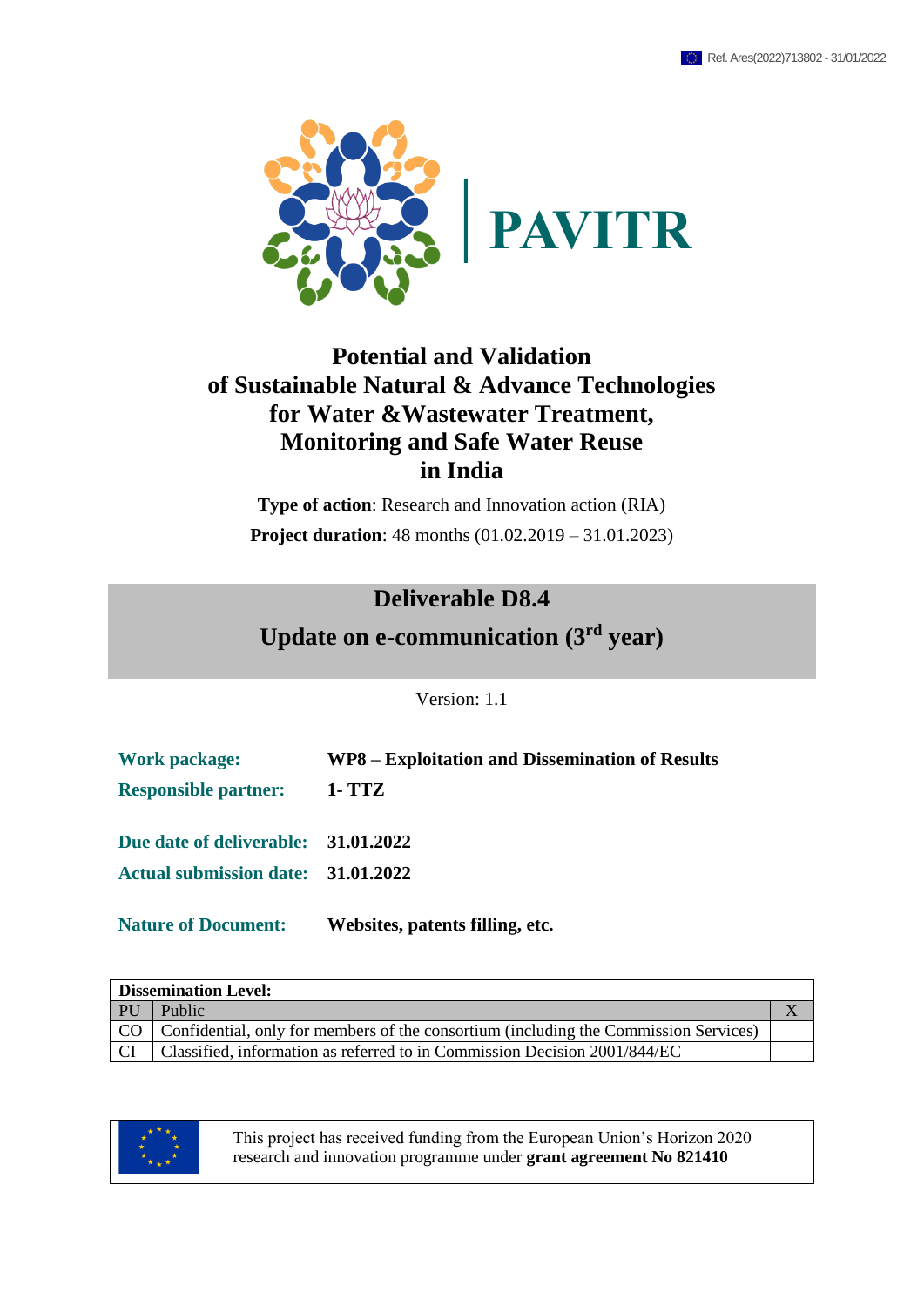

# **Document change history**

| <b>Version</b><br><b>Date</b> |            | <b>Author</b> | <b>Description</b>                   |  |  |  |
|-------------------------------|------------|---------------|--------------------------------------|--|--|--|
| 1.0                           | 05.01.2022 | <b>TTZ</b>    | draft                                |  |  |  |
| 1.1                           | 31.01.2022 | <b>TTZ</b>    | Preparation of final version of D8.4 |  |  |  |
|                               |            |               |                                      |  |  |  |
|                               |            |               |                                      |  |  |  |

# **Table of content**

| 3. DISSEMINATION AND COMMUNICATION ACTIVITIES (3RD YEAR) 4 |  |
|------------------------------------------------------------|--|
|                                                            |  |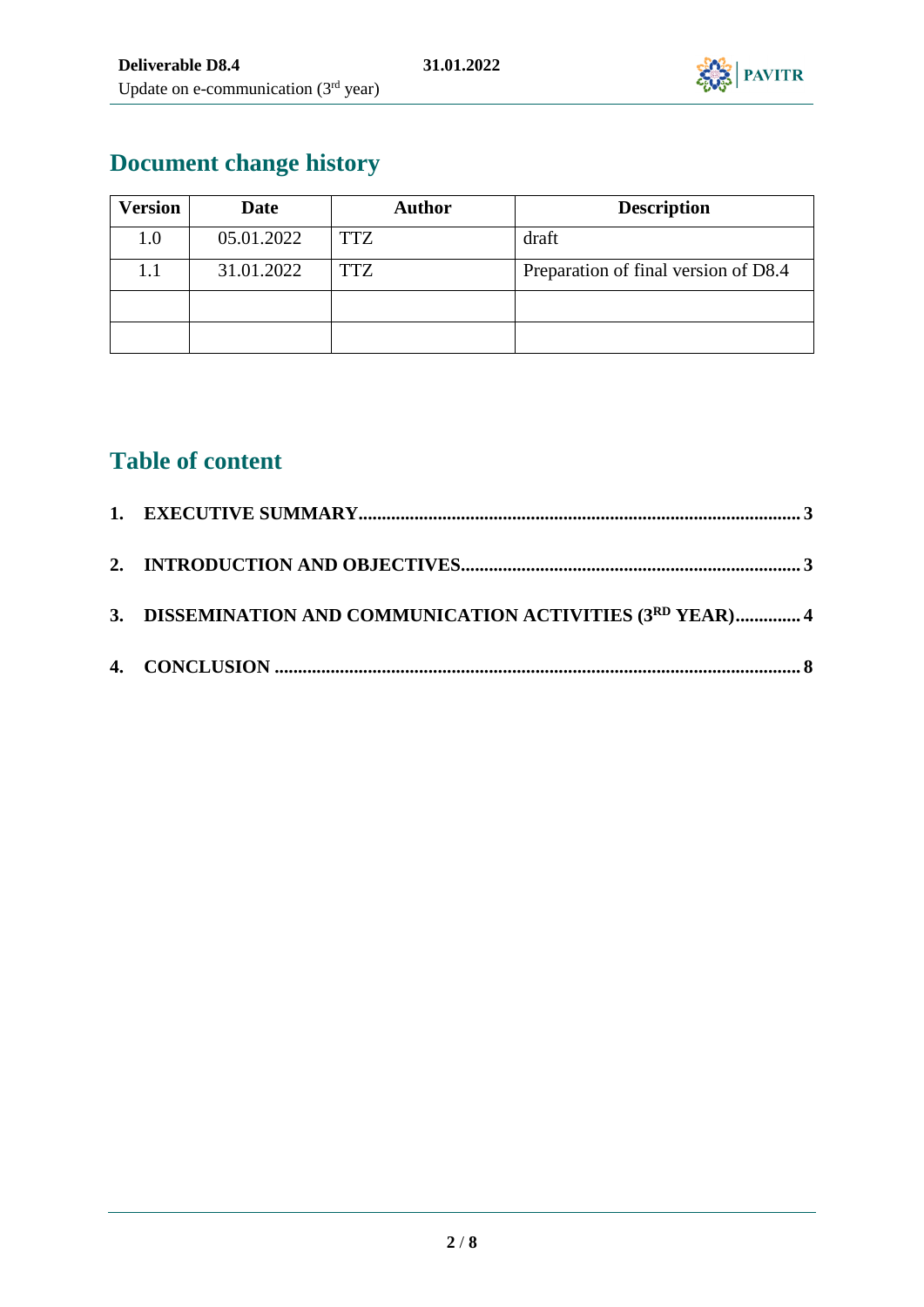

# <span id="page-2-0"></span>**1. Executive Summary**

Current deliverable D8.4 is listing the dissemination and communication activities implemented during the  $3<sup>rd</sup>$  year of the PAVITR project (01.02.2021-31.01.2022).

## <span id="page-2-1"></span>**2. Introduction and objectives**

The objective of deliverable D8.4 is to list the dissemination and communication activities implemented during the  $3<sup>rd</sup>$  year of the PAVITR project.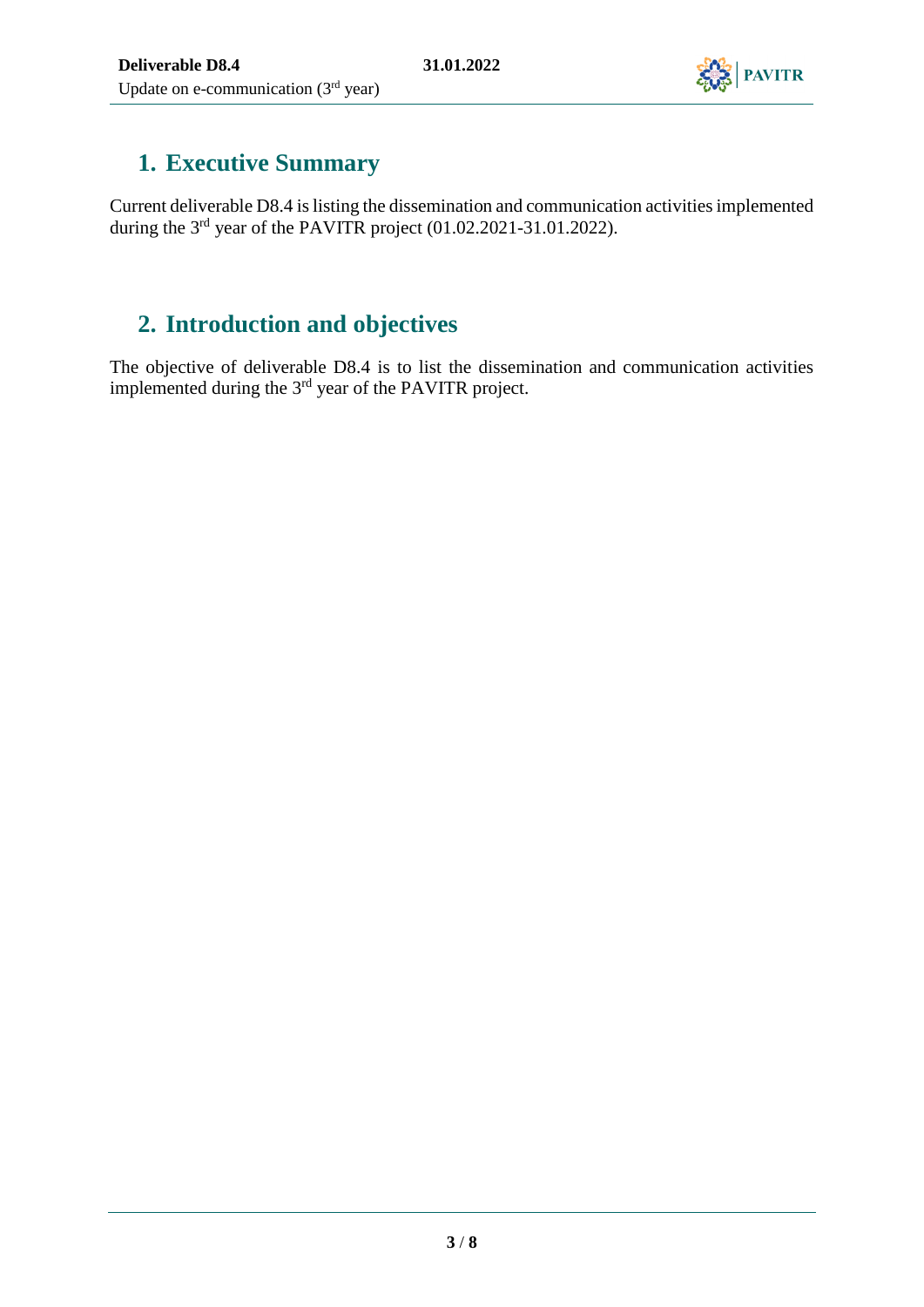

#### **3. Dissemination and Communication activities (3 rd year)**

Table 1 List of e-Communication and Dissemination activities during the 3<sup>rd</sup> year of PAVITR project

<span id="page-3-0"></span>

|     | <b>Date</b>   | <b>Dissemination Activity</b>                                                                                                              | <b>Type of</b><br><b>Audience</b>                             | <b>Partner</b> in<br>charge | <b>Category of</b><br>activity | Link                                                                          |
|-----|---------------|--------------------------------------------------------------------------------------------------------------------------------------------|---------------------------------------------------------------|-----------------------------|--------------------------------|-------------------------------------------------------------------------------|
| 1.  |               | PAVITR on SEECON Website                                                                                                                   | <b>General Public</b>                                         | <b>SEECON</b>               | Website                        | https://seecon.ch/project/pavitr/                                             |
| 2.  | 18.01.2021    | <b>PAVITR:</b> Real solutions for water<br>challenges in India                                                                             | <b>General Public</b>                                         | <b>BIOAZUL</b>              | Press release /<br><b>News</b> | https://www.bioazul.com/en/pavitr-solutions-<br>water-challenges-india/       |
| 3.  | 18.01.2021    | <b>PAVITR:</b> Real solutions for water<br>challenges in India                                                                             | <b>General Public</b>                                         | <b>BIOAZUL</b>              | Social Media                   | https://www.linkedin.com/feed/update/urn:li:acti<br>vity:6756827572476145664  |
| 4.  | 18.01.2021    | <b>PAVITR:</b> Real solutions for water<br>challenges in India                                                                             | <b>General Public</b>                                         | <b>BIOAZUL</b>              | Social Media                   | https://twitter.com/bioazul_spain/status/1351061<br>882279518210?s=20         |
|     | 5. 05.05.2021 | AGENCIA IDEA video interview about<br>PAVITR project                                                                                       | <b>General Public</b>                                         | <b>BIOAZUL</b>              | Social Media                   | https://www.linkedin.com/feed/update/urn:li:acti<br>vity:6795587956640927744  |
| 6.  | 05.05.2021    | AGENCIA IDEA video interview about<br>PAVITR project                                                                                       | <b>General Public</b>                                         | <b>BIOAZUL</b>              | Social Media                   | https://twitter.com/bioazul_spain/status/1389822<br>265785737217?s=20         |
| 7.  | 17.05.2021    | Post on LinkedIn regarding the video<br>created within the Horizon Results<br><b>Booster activities</b>                                    | <b>General Public</b>                                         | <b>UPC</b>                  | Social Media<br>(LinkedIn)     | https://www.linkedin.com/feed/update/urn:li:acti<br>vity:6799948775059283968/ |
| 8.  | 25.06.2021    | Presentation on Master Thesis (defense)<br>by Sara Ramos Rodríguez                                                                         | Scientific<br>Community<br>(Higher<br>Education,<br>Research) | <b>UFZ</b>                  | Other                          |                                                                               |
| 9   | 14.07.2021    | 1st Training Workshop on GIS based<br>ALLOWS tool for Regional Planning,<br>Water & Wastewater Management in<br>India, Two days e-workshop | General Public,<br><b>Policy Makers</b>                       | $UFZ +$<br><b>AMU</b>       | Organisation of<br>a Workshop  |                                                                               |
| 10. | 18.08.2021    | <b>PAVITR</b> official video                                                                                                               | General Public                                                | <b>BIOAZUL</b>              | Social Media                   | https://www.linkedin.com/feed/update/urn:li:acti<br>vity:6833638698052050944  |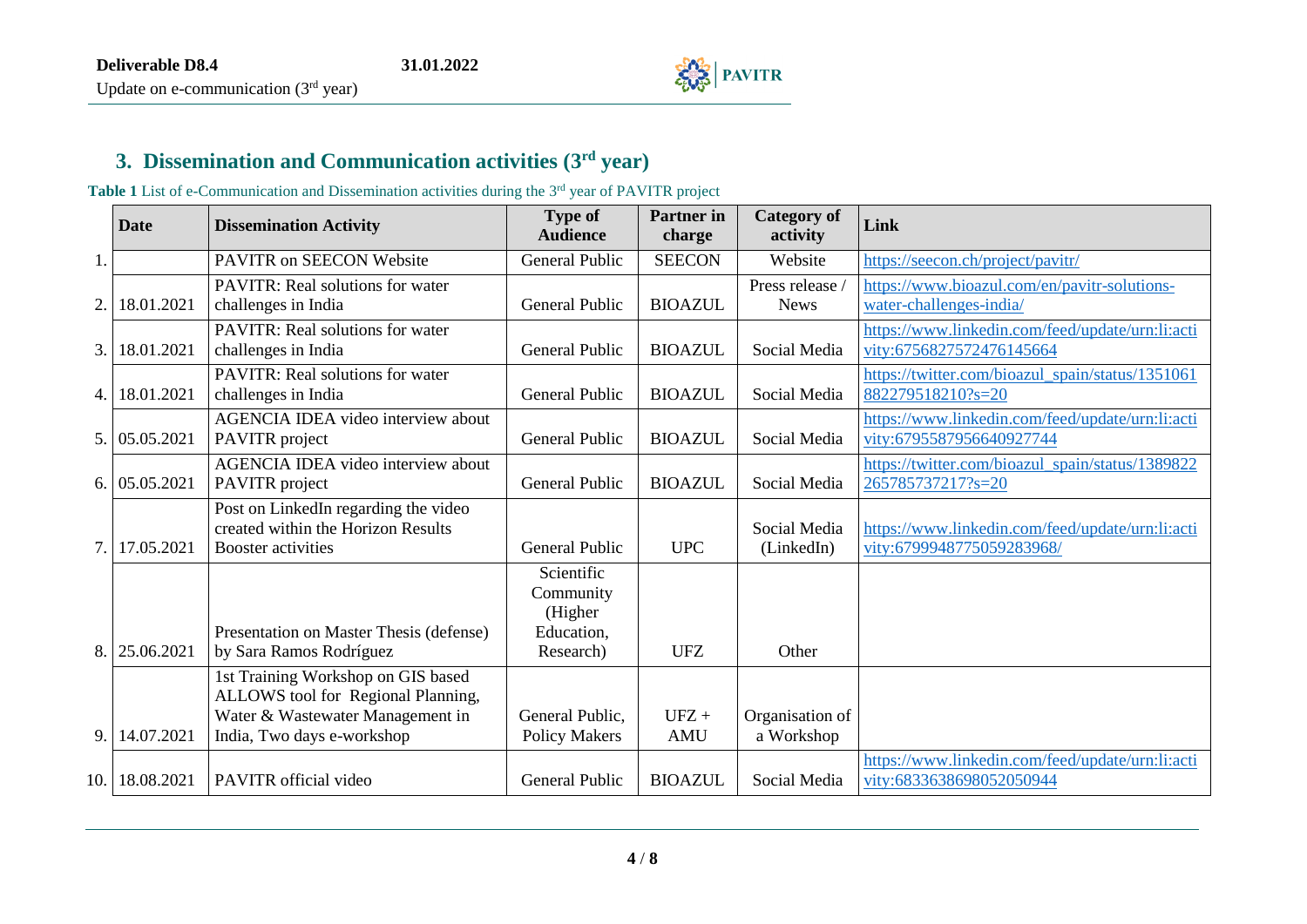

|      | <b>Date</b>    | <b>Dissemination Activity</b>                                                                                                                                      | <b>Type of</b><br><b>Audience</b>                                                                               | <b>Partner</b> in<br>charge | <b>Category of</b><br>activity   | Link                                                                         |
|------|----------------|--------------------------------------------------------------------------------------------------------------------------------------------------------------------|-----------------------------------------------------------------------------------------------------------------|-----------------------------|----------------------------------|------------------------------------------------------------------------------|
| 11.  | 18.08.2021     | PAVITR official video                                                                                                                                              | <b>General Public</b>                                                                                           | <b>BIOAZUL</b>              | Social Media                     | https://twitter.com/bioazul spain/status/1427872<br>889806675976?s=20        |
| 12.  | 06.09.2021     | Presentation on Master Thesis (defense)<br>by Sherona Cherian                                                                                                      | Scientific<br>Community<br>(Higher<br>Education,<br>Research)                                                   | <b>UFZ</b>                  | Other                            |                                                                              |
| 13.1 | 09.09.2021     | Whorkhop organization at the ICEEM<br>conference                                                                                                                   | Scientific<br>Community<br>(Higher<br>Education,<br>Research),<br>industry, civil<br>society, general<br>public | <b>UPC</b>                  | Participation to<br>a Conference |                                                                              |
|      | 14. 09.09.2021 | Presenatation of the poster titled "Design<br>of full-scale high rate algal ponds for<br>wastewater treatment in India" at the<br>whorkhop of the ICEEM conference | Scientific<br>Community<br>(Higher<br>Education,<br>Research),<br>industry, civil<br>society, general<br>public | <b>UPC</b>                  | Participation to<br>a Conference |                                                                              |
|      | 15. 20.09.2021 | 11th International Conference on<br>Environmental Engineering and<br>Management                                                                                    | General Public                                                                                                  | <b>BIOAZUL</b>              | Social Media                     | https://www.linkedin.com/feed/update/urn:li:acti<br>vity:6845623932729536513 |
|      | 16. 11.11.2021 | Lecture (as Guest Lecturer / Resource<br>Person) on "Decentralized Wastewater<br>Management and Nature-based                                                       | Scientific<br>Community<br>(Higher                                                                              | <b>UFZ</b>                  | Training                         | http://www.carmelcet.in/                                                     |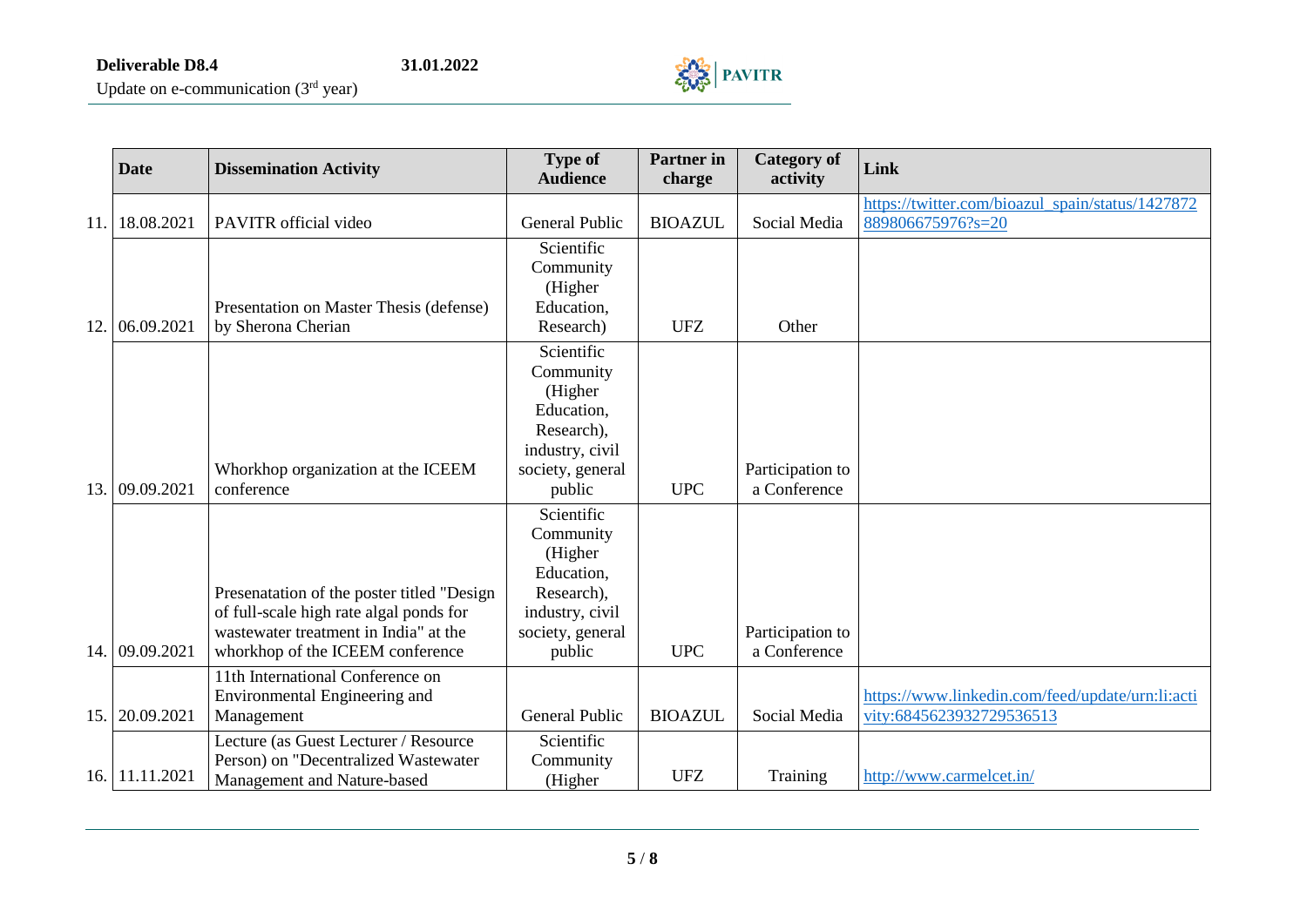

| <b>Date</b><br><b>Dissemination Activity</b> |                | <b>Type of</b><br><b>Audience</b>         | <b>Partner</b> in<br>charge | <b>Category of</b><br>activity | Link            |                                                  |
|----------------------------------------------|----------------|-------------------------------------------|-----------------------------|--------------------------------|-----------------|--------------------------------------------------|
|                                              |                | Solutions" at the International Short     | Education,                  |                                |                 |                                                  |
|                                              |                | Term Training Program (STTP),             | Research)                   |                                |                 |                                                  |
|                                              |                | organized by the Dept. of Civil           |                             |                                |                 |                                                  |
|                                              |                | Engineering, Carmel College of            |                             |                                |                 |                                                  |
|                                              |                | Engineering and Technology, Punnapra,     |                             |                                |                 |                                                  |
|                                              |                | Alappuzha, Kerala, India                  |                             |                                |                 |                                                  |
|                                              |                | Post on LinkedIn with pictures from the   |                             |                                |                 |                                                  |
|                                              |                | visit to the PAVITR demonstration site in |                             |                                | Social Media    | https://www.linkedin.com/feed/update/urn:li:acti |
| 17.                                          | 19.11.2021     | Aligarh                                   | <b>General Public</b>       | <b>UPC</b>                     | (LinkedIn)      | vity:6867499254118653952/                        |
|                                              |                | Bioazul Events September - November       |                             |                                | Press release / | https://www.bioazul.com/en/events-september-     |
|                                              | 18. 01.12.2021 | 2021                                      | General Public              | <b>BIOAZUL</b>                 | <b>News</b>     | november-2021/                                   |
|                                              |                | Bioazul Events September - November       |                             |                                |                 | https://www.linkedin.com/feed/update/urn:li:acti |
|                                              | 19. 01.12.2021 | 2021                                      | <b>General Public</b>       | <b>BIOAZUL</b>                 | Social Media    | vity:6871704461643972608                         |
|                                              |                | Bioazul Events September - November       |                             |                                |                 | https://twitter.com/bioazul spain/status/1465938 |
|                                              | 20. 01.12.2021 | 2021                                      | <b>General Public</b>       | <b>BIOAZUL</b>                 | Social Media    | 766758096896?s=20                                |
|                                              |                | Electro-Chlorination (ECl2) for water     |                             |                                |                 | https://www.linkedin.com/feed/update/urn:li:acti |
| 21.                                          | 10.12.2021     | disinfection                              | <b>General Public</b>       | <b>BIOAZUL</b>                 | Social Media    | vity:6875000857843286016                         |
|                                              |                |                                           | Scientific                  |                                |                 |                                                  |
|                                              |                |                                           | Community                   |                                |                 |                                                  |
|                                              |                |                                           | (Higher                     |                                |                 |                                                  |
|                                              |                | Dissertation of the PhD thesis of Antonio | Education,                  |                                | PhD thesis      |                                                  |
| 22.                                          | 17.12.2021     | Ortiz                                     | Research)                   | <b>UPC</b>                     | defense         |                                                  |
|                                              |                | Post on LinkedIn regrading the PhD        |                             |                                | Social Media    | https://www.linkedin.com/feed/update/urn:li:acti |
| 23.                                          | 20.12.2021     | dissertation of Antonio Ortiz             | <b>General Public</b>       | <b>UPC</b>                     | (LinkedIn)      | vity:6878716981965660161/                        |
|                                              |                | Post on LinkedIn regarding a new          |                             |                                | Social Media    | https://www.linkedin.com/feed/update/urn:li:acti |
| 24.                                          | 10.01.2022     | scientific publication by UPC             | General Public              | <b>UPC</b>                     | (LinkedIn)      | vity:6886243546463055872/                        |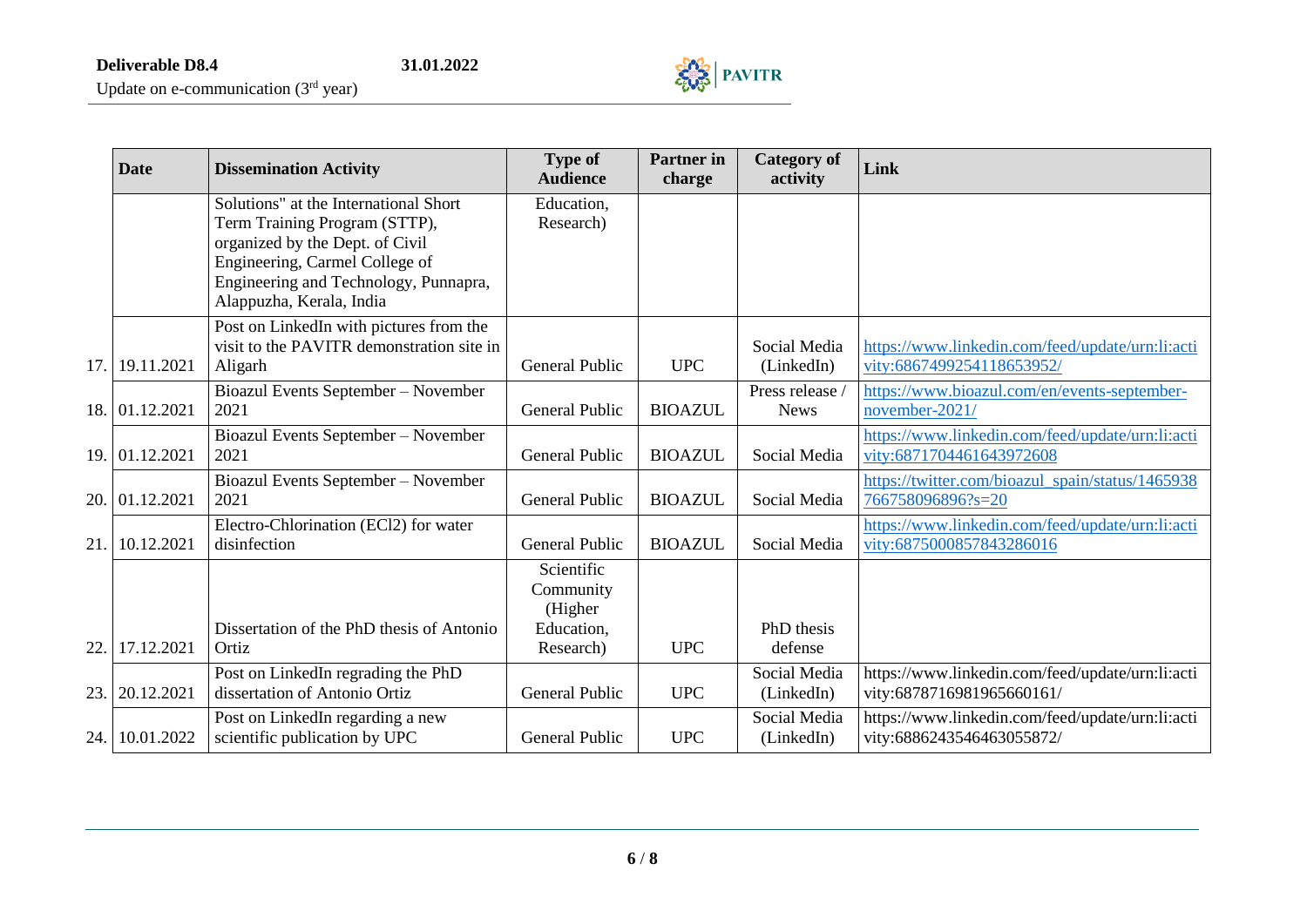

#### **Table 2** List of publications during the 2nd year of PAVITR project

| <b>Type of</b><br>publication | Title                                                                                                                                                       | <b>Authors</b>                         | <b>Title of Journal /</b><br><b>Proceedings / Book</b> | <b>Publisher</b> | <b>Year of</b><br>publication                    | <b>Available</b><br>in Open-<br>Access? | Peer-<br>reviewed<br>publication? | <b>Joint</b><br>public/private<br>publication? |
|-------------------------------|-------------------------------------------------------------------------------------------------------------------------------------------------------------|----------------------------------------|--------------------------------------------------------|------------------|--------------------------------------------------|-----------------------------------------|-----------------------------------|------------------------------------------------|
| Master                        | Identification of an optimal<br>wastewater management system                                                                                                |                                        |                                                        |                  | Successfully<br>defended on                      |                                         |                                   |                                                |
| Thesis (at<br>UFZ)            | in a rural area in the Atrauli Bloc<br>- India                                                                                                              | Sara Paola Ramos<br>Rodríguez          |                                                        |                  | June 25,<br>2021                                 | no                                      | no                                | no                                             |
| Master<br>Thesis (at<br>UFZ)  | Identifying the risks and potential<br>solutions for the improvement of<br>current wastewater management<br>practices in a pre-selected region<br>in India. | Sherona Cherian                        |                                                        |                  | Successfully<br>defended on<br>Sep. 06,<br>2021) | no                                      | no                                | no                                             |
|                               | Advanced biokinetic and<br>hydrodynamic modelling to                                                                                                        | Ortiz, A., Díez-<br>Montero, R.,       | Computational and<br>Structural                        |                  |                                                  | yes, Gold                               |                                   |                                                |
| Article in<br>Journal         | support and optimize the design<br>of full-scale high rate algal ponds                                                                                      | García, J., Kalhil,<br>N., Uggetti, E. | Biotechnology<br>Journal                               | Elsevier         | Volume 20,<br>2022                               | Open<br>Access                          | yes                               | no                                             |
|                               | Microalgae-based wastewater<br>treatment systems at<br>demostrative scale: gravity<br>harvesting and thickening of                                          |                                        |                                                        |                  |                                                  |                                         |                                   |                                                |
| Thesis<br>Dissertation        | biomass, and advanced design of<br>bioreactors                                                                                                              | Ortiz, A.                              |                                                        |                  |                                                  |                                         |                                   |                                                |